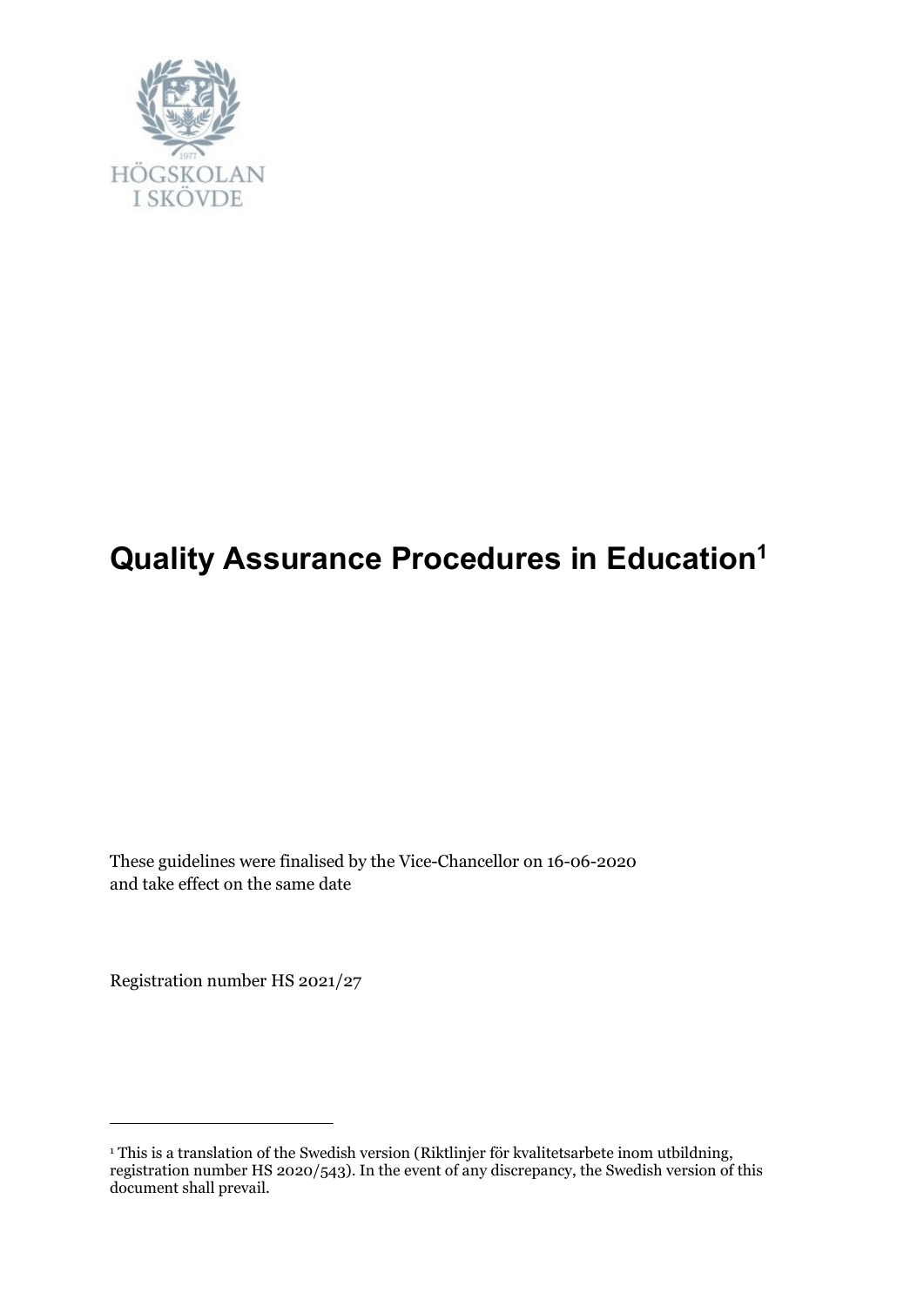# **Table of Contents**

| 1           |     |                                                                                        |  |
|-------------|-----|----------------------------------------------------------------------------------------|--|
| $\mathbf 2$ |     |                                                                                        |  |
|             | 2.1 |                                                                                        |  |
|             | 2.2 |                                                                                        |  |
|             | 2.3 |                                                                                        |  |
|             |     |                                                                                        |  |
|             |     |                                                                                        |  |
|             |     | 2.3.3 Six-Year Follow-Up of First- and Second-Cycle Subject and Related Study          |  |
|             |     |                                                                                        |  |
|             |     | 2.3.5 Collection of Students', Doctoral Students' and Alumni's Views of the Education  |  |
|             |     | 2.3.6 Follow-Up Dialogues and Revision of Doctoral Students' Individual Study Plans. 7 |  |
|             |     | 2.3.7 Entering into and Following up an International Collaboration Agreement  8       |  |
|             |     |                                                                                        |  |
| 3           |     |                                                                                        |  |
| 4           |     |                                                                                        |  |
| 5           |     |                                                                                        |  |
| 6           |     |                                                                                        |  |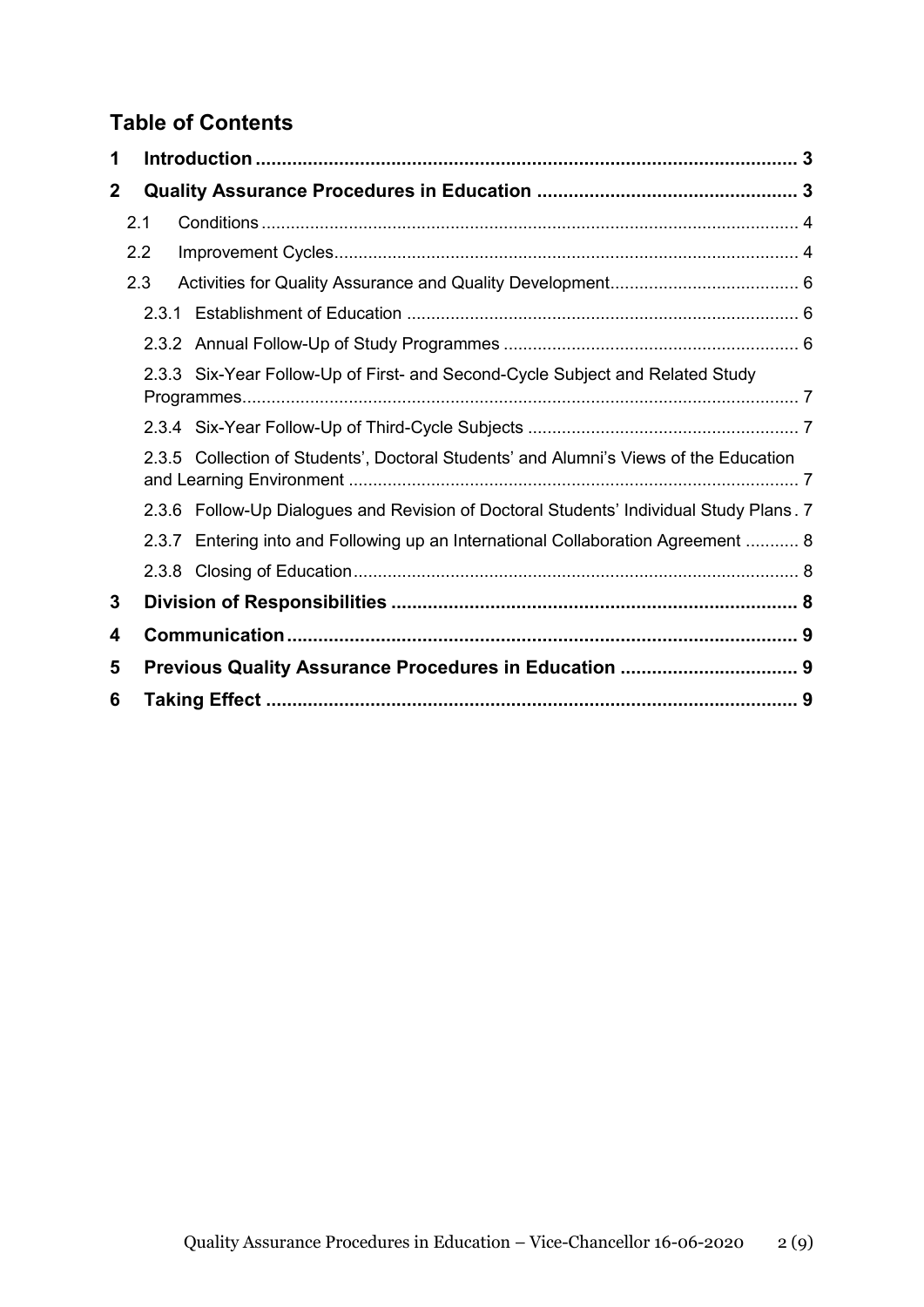# <span id="page-2-0"></span>**1 Introduction**

The University of Skövde (the University) is active in its quality assurance procedures in education. The procedures form part of the University's quality system, which applies to all operations. The quality system is outlined in "Quality Policy for the University of Skövde" (the quality policy).

In terms of structure, there are three levels to the quality system (figure 1). Level 1 is the collective system, which is outlined in the quality policy. On level 2, the quality system is implemented in different parts of the operations: education, research, support and management services and university-wide management and governance. Specific guidelines apply to quality assurance procedures in these areas. Activities to ensure and develop quality are performed in each area (level 3).



This document outlines quality assurance procedures in education.



On a general level, the term quality is defined in the quality policy. Translated to the education area, quality is defined as all collective qualities of the education (subjects, study programmes and courses) that provide its ability to satisfy various parties' explicit requirements or expectations, to a high enough degree. The to a high enough degree part means that the degree of goals and requirements being met can vary, as not all parts of education can be prioritised at the same time. All parts of education should, however, be of high quality. Very high quality, or excellence, is something that is strived for, as is clear from the development plan for the University of Skövde "Our Vision: 2017 – 2022" [Utvecklingsplan för Högskolan i Skövde 2017-2022].

# <span id="page-2-1"></span>**2 Quality Assurance Procedures in Education**

Quality assurance procedures in education cover all education at the University, i.e. first-, second-, and third-cycle education, and contract education and access programmes.

The purpose of quality assurance procedures is to ensure and develop quality. Quality is ensured through adequate conditions for providing education, and education follow-up. Quality assurance forms the foundation of quality development. With a starting point in the performed follow-up, it is defined what development is required to maintain and develop the quality of education.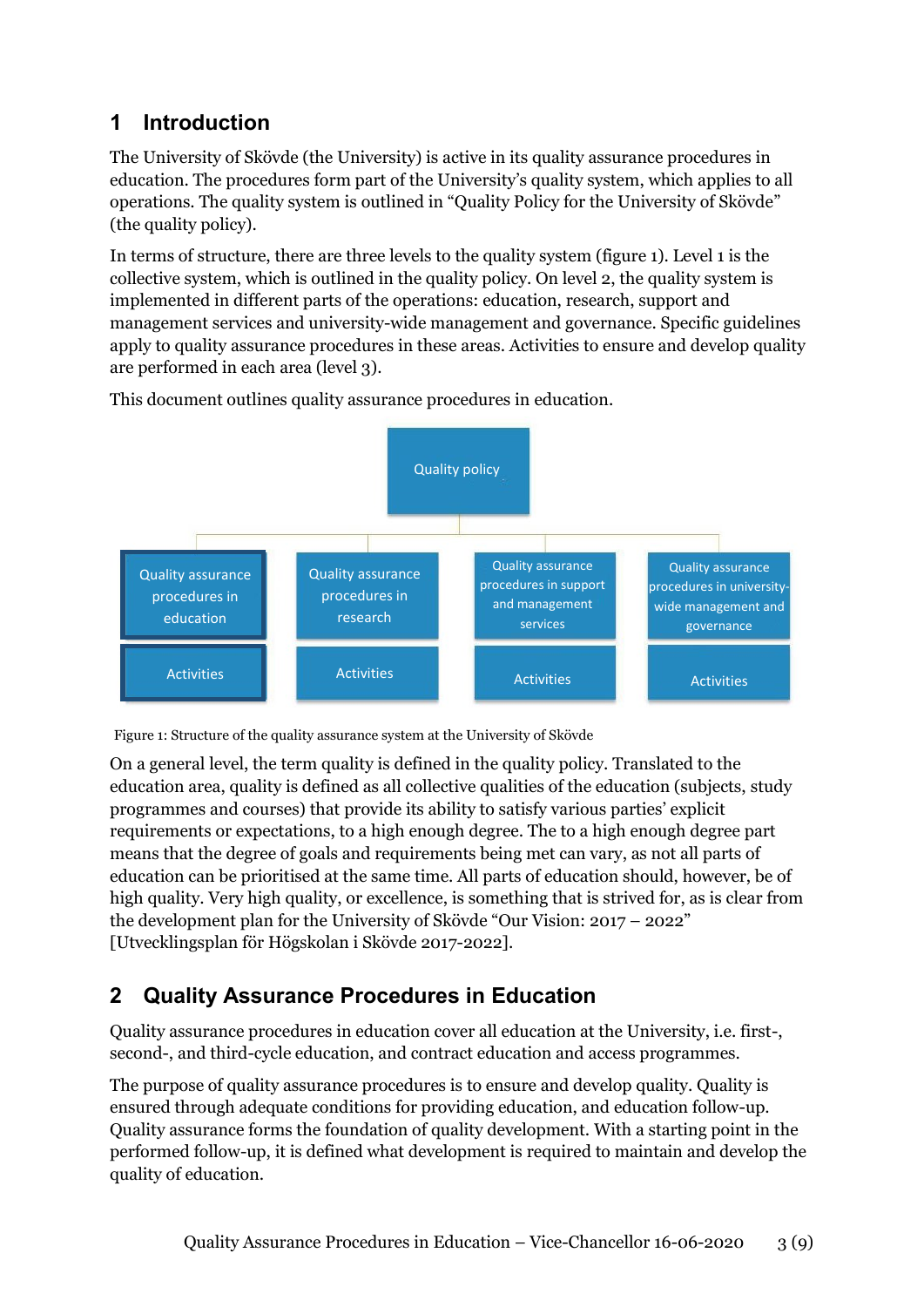As is clear from the above, quality assurance procedures in education include a number of activities for quality assurance and quality development of education (see part 2.4). Quality assurance procedures in education and quality assurance procedures in research are closely connected in issues concerning education's connection to research, and the connection of research to education.

#### <span id="page-3-0"></span>**2.1 Conditions**

The conditions for reaching high quality or very high quality in education are made up of the following parts:

#### - **Requirements and Goals for the Design, Implementation and Quality of Education**

Some requirements can be found in the Higher Education Act, the Higher Education Ordinance, and in the European framework for quality assurance of higher education<sup>2</sup>. Other requirements are locally formulated. Goals for the University's education are formulated in the University's development plan.

#### - **Basic Conditions**

Ensuring good basic conditions for education is the foundation for reaching high quality. Among them are financial resources, the competence of teaching staff (scientific/artistic/pedagogical/vocational), and other conditions for work performance, as well as infrastructure, learning resources and student support.

#### - **Responsibilities**

The division of responsibilities is regulated in the University's Rules of Procedure, the Vice-Chancellor's Delegation of Authority, and supplementary organisation and delegation documents. A description of the division of responsibilities for quality assurance procedures in education is provided in part 3.

#### - **Standardised Processes and Routines**

To ensure that activities that concern education are performed in accordance with the set requirements, standardised and documented processes, routines and schedules are needed. These also provide support for the operations.

### <span id="page-3-1"></span>**2.2 Improvement Cycles**

 $\overline{a}$ 

The work with quality assurance and quality development of education (subjects, study programmes and courses) takes place within the framework of improvement cycles. The University works according to a model of four clear and connected phases, namely planning, implementation, follow-up and development (see figure 2). The improvement cycles always have operational development as their purpose.

Work in the improvement cycles often takes place in collaboration between the Vice-Chancellor, the Faculty board, School management, teachers/researchers (including officeholders with specific academic tasks), support and management services, and students and doctoral students.

<sup>2</sup> Standards, guidelines for quality assurance in the European Higher Education area (ESG), Swedish Higher Education Authority 2015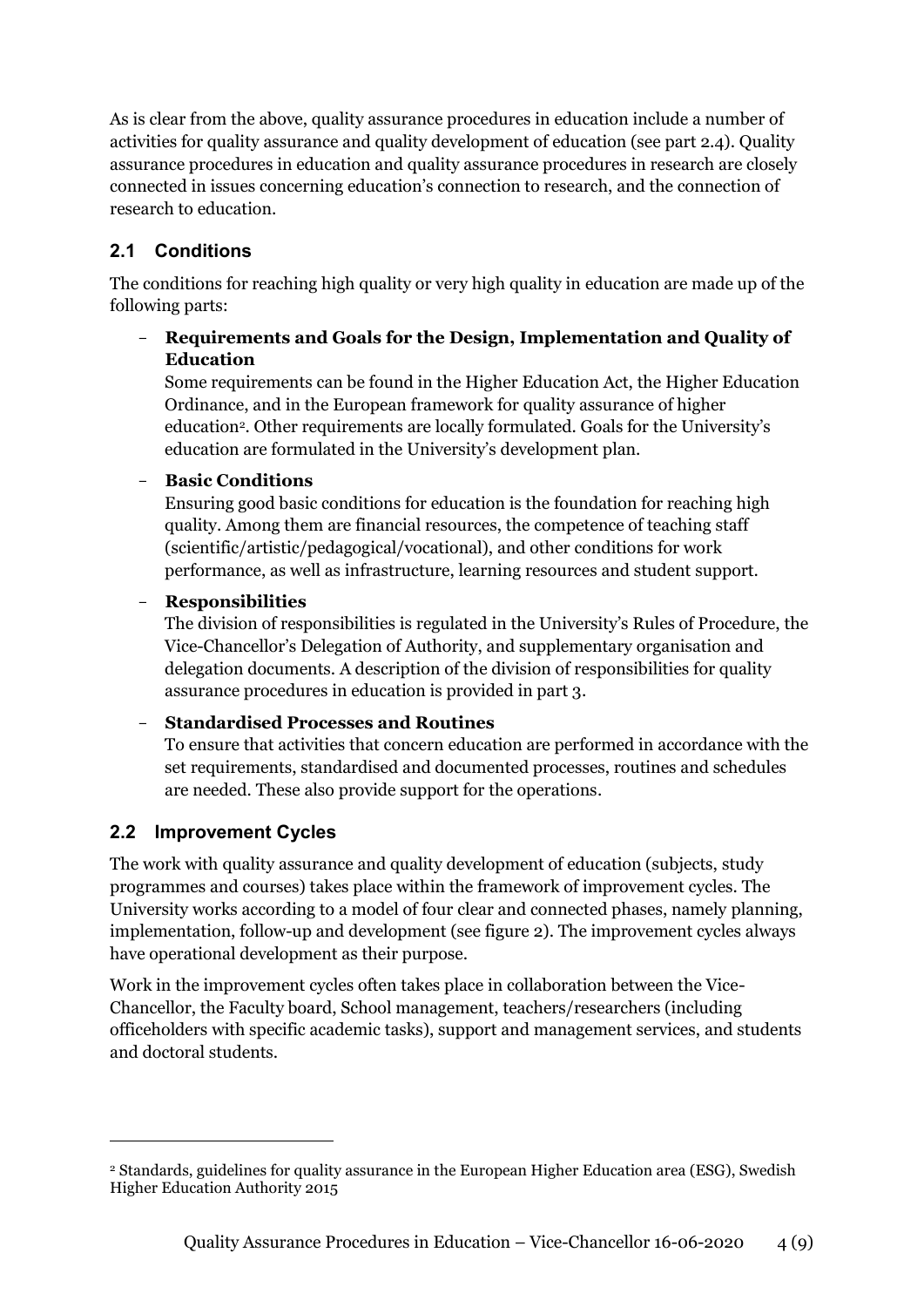#### **The Improvement Cycle of the Quality Assurance System at the University of Skövde – Use in Education**



The University's model of four clear and connected phases in the improvement cycle, namely planning, implementation, follow-up and development, is used in quality assurance procedures in education. The different phases are outlined below:

#### **Planning**

In this phase, planning for the provision of education in all cycles of the University's subjects is done, based on the current situation. An important starting point of the planning is what has come up in performed follow-up. Experiences and results from follow-up should be utilised in the shape of improvements to the education and/or its conditions. Planning also includes finalising the courses and programmes to be offered at the University in the coming academic year.

#### **Implementation**

In this phase, education is provided as planned. The implementation takes place according to set processes and routines.

#### **Follow-up**

In the follow-up phase, education is followed up in different ways, both in terms of results and implementation. Reflection concerning various aspects is included, such as whether the conditions were sufficient, whether the implementation took place in a way that was appropriate and efficient, etc. For follow-up of subjects and study programmes, quality criteria on which their establishment are based are used. The follow-up shall be fed back to the relevant parties, and their perception of the results shall be taken into consideration. The results of the follow-up shall constitute a base for the development of the education's conditions, implementation and quality, as well as for operational planning in relevant parts and levels of the University.

#### **Development**

In the development phase, it's decided which measures are to be taken, based on the follow-up and reflection that has taken place. It may mean that new subjects, study programmes and courses are developed and established, or that existing ones are developed further or phased out. Changes to conditions and modi operandi may also be needed. Planned measures are to be communicated to the relevant parties.

Figure 2: The improvement cycle of the quality assurance system at the University of Skövde – use in research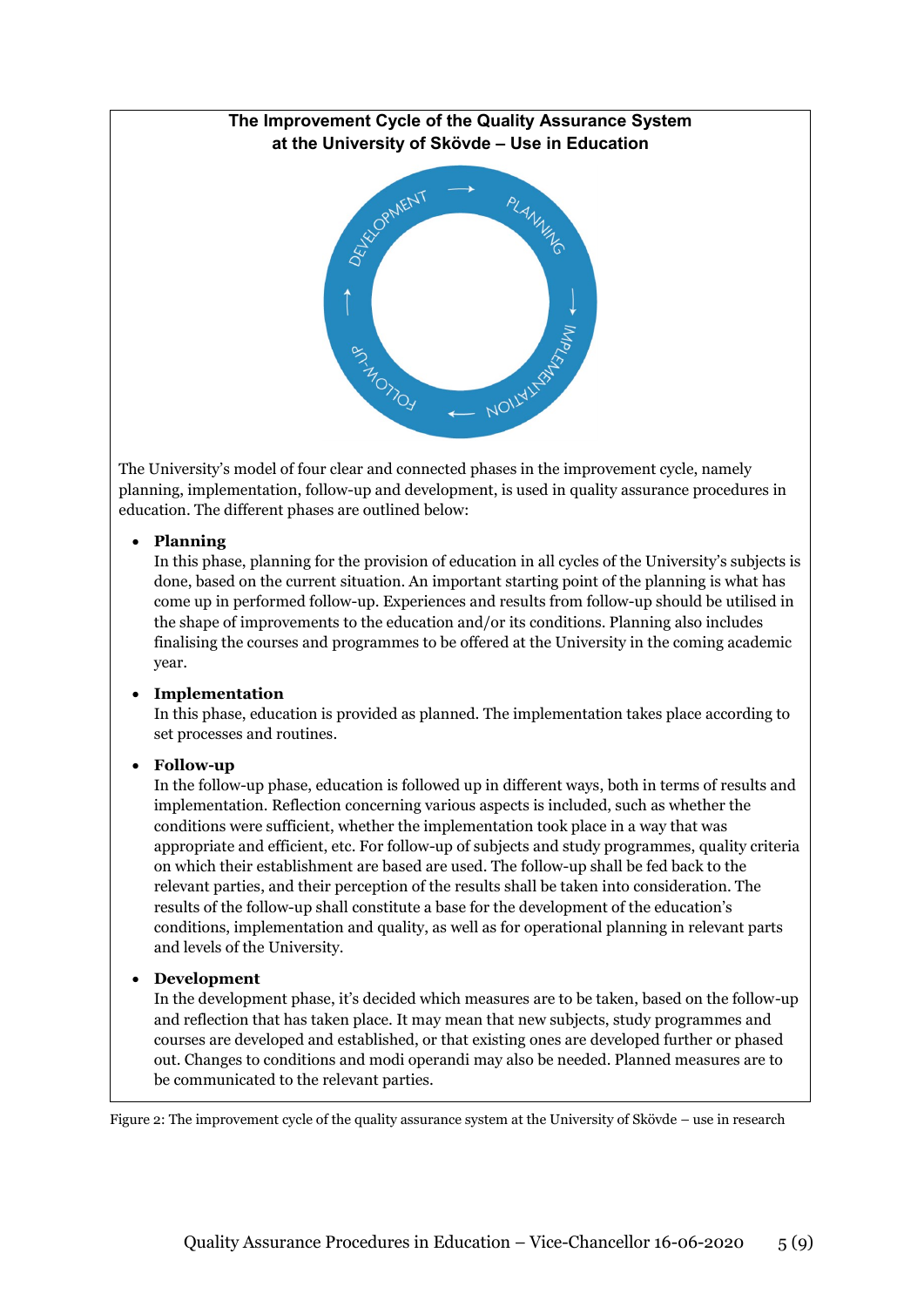#### **Improvement Cycles in Day-to-Day Work**

Improvement cycles are also used in day-to-day work, i.e. in the work that forms part- or sub processes of overarching education processes. Making improvement cycles visible on different levels, and in different units and offices, stimulates a culture of quality in the University's operations.

#### <span id="page-5-0"></span>**2.3 Activities for Quality Assurance and Quality Development**

Activities for quality assurance and quality development in education are those that entail special review (establishment and phasing out of courses and study programmes) and followup (such as annual follow-up of study programmes). The activities are performed continuously or periodically, and are part of the improvement cycles for education. There is an overview of the activities in table 1.

| Table 1: Overview of Activities for Quality Assurance and<br><b>Quality Development of Education</b>         |  |  |
|--------------------------------------------------------------------------------------------------------------|--|--|
| Establishment of education                                                                                   |  |  |
| Annual follow-up of study programmes                                                                         |  |  |
| Six-year follow-up of first- and second-cycle subjects and related study<br>programmes                       |  |  |
| Six-year follow-up of third-cycle subjects                                                                   |  |  |
| Collection of students', doctoral students', and alumni's views on the<br>education and learning environment |  |  |
| Follow-up conversations and revision of doctoral students' individual<br>study plans                         |  |  |
| Entering into and following up international collaboration agreements                                        |  |  |
| Closing of Education                                                                                         |  |  |

#### <span id="page-5-1"></span>**2.3.1 Establishment of Education**

The purpose of the activity is to ensure that the education offered (study programmes and courses) at the University meet the existing requirements of high quality and research connection, and that the courses and study programmes respond to student demand and the needs of the labour market. Subjects (main fields of study, resource subjects and subjects in third-cycle education), study programmes and courses are to be established according to specific processes.

Policy documents: "Guidelines for the Establishment of Education", "Guidelines for the Design of Course Syllabus", "Guidelines for the Design of Programme Syllabus"

#### <span id="page-5-2"></span>**2.3.2 Annual Follow-Up of Study Programmes**

The purpose of the activity is to develop all study programmes at the University continuously. Systematically analysing the programmes and annually addressing problems that have arisen creates an improvement cycle for the whole University on a programme level, based on the requirement and goal formulation found in national and local policy documents. Follow-up is documented and made available in an IT system developed especially for this purpose, KUpp (quality follow-up system).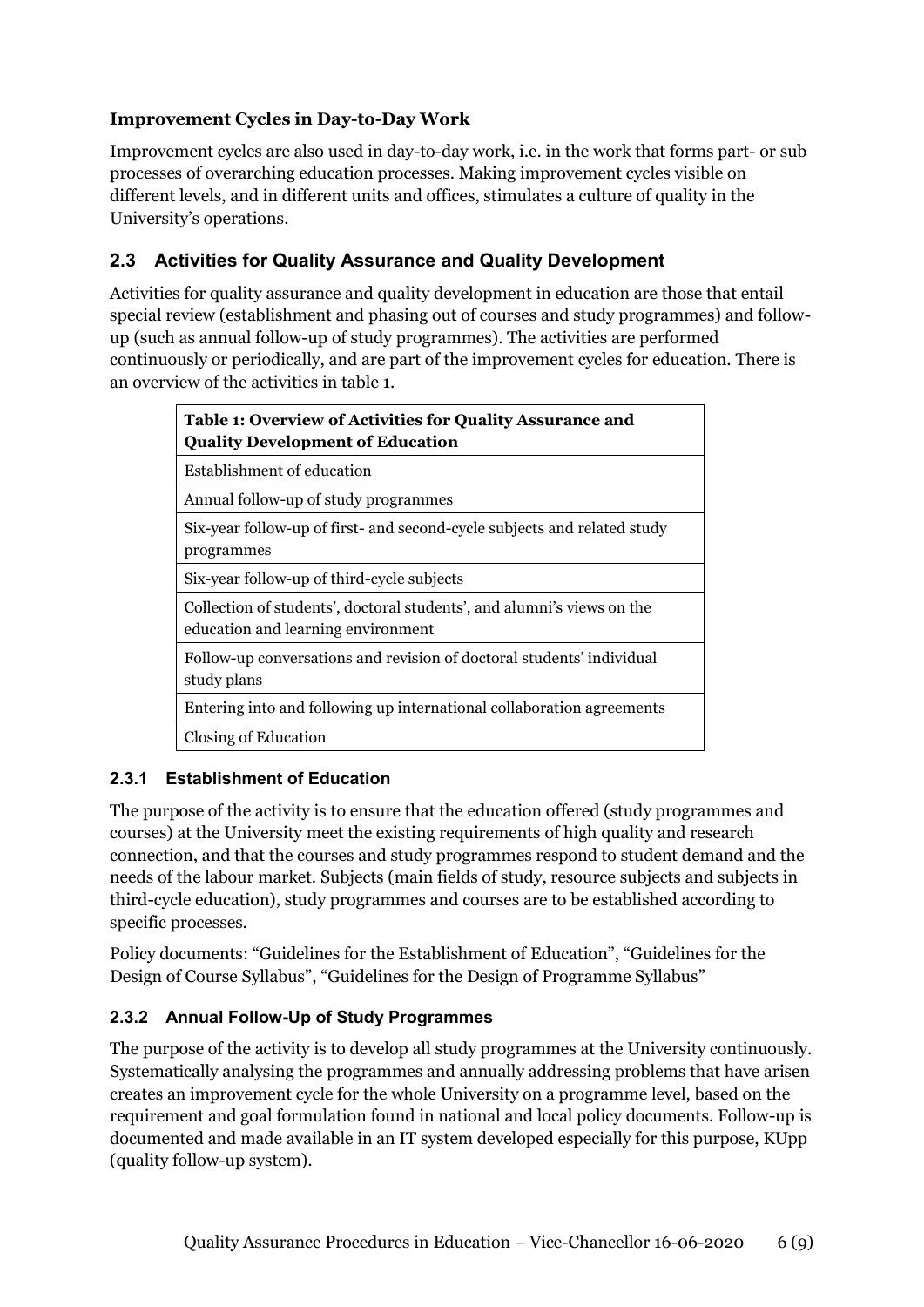Policy document: "Guidelines for Annual Follow-Up of Study Programmes"

#### <span id="page-6-0"></span>**2.3.3 Six-Year Follow-Up of First- and Second-Cycle Subject and Related Study Programmes**

The purpose of the activity is to ensure that joint follow-up of all education in main fields of study, and resource subjects in the first and second cycles takes place regularly. Follow-up is performed according to a rolling six-year schedule with some support from external inspectors.

The follow-up includes follow-up of certain parts of support and management services' work, mainly infrastructure for first- and second-cycle education.

Policy document: "Guidelines for Six-Year Follow-Up of First- and Second-Cycle Subjects and Related Study Programmes"

#### <span id="page-6-1"></span>**2.3.4 Six-Year Follow-Up of Third-Cycle Subjects**

The purpose of the activity is to follow up third-cycle education that is run independently. Follow-up takes place with support from external inspectors.

Policy document: "Guidelines for Six-Year Follow-Up of Third-Cycle Subjects"

#### <span id="page-6-2"></span>**2.3.5 Collection of Students', Doctoral Students' and Alumni's Views of the Education and Learning Environment**

The purpose of the activity is to ensure that students, doctoral students and alumni get the opportunity to talk about their experiences and views of the education and the learning environment. This takes place through course evaluations, programme evaluations, the local Mirror for Doctoral Students, Student Barometer, questionnaires for international students, follow-up of student support services, follow-up of the Student Union's Report<sup>3</sup> , and alumni questionnaires. Clear processes for dealing with student complaints are also relevant in this context. The views constitute an important base for the development of the education and the learning environment.

Policy documents<sup>4</sup>: "Guidelines for Course Evaluation", "Guidelines for Programme Evaluation", "Instructions for Questions and Complaints from Students"

#### <span id="page-6-3"></span>**2.3.6 Follow-Up Conversations and Revision of Doctoral Students' Individual Study Plans**

The purpose of the activity is to follow up individual doctoral students' progression, situation and learning environment. Follow-up takes place at least once per year. Progression and planning of doctoral students' ongoing education are documented in revised individual study plans. Other views of the education are collected and fed back to be dealt with in other relevant processes.

Policy documents: "Guidelines for Supervision and Study Follow-Up of Third-Cycle Education in Informatics at the University of Skövde", "Description of Assignment for Director of PhD studies", "Template for Individual Study Plan"

 $\overline{a}$ 

<sup>3</sup> Every year, the Student Union at the University of Skövde compiles a Student Union's Report, in which views of the University's educational operations are presented.

<sup>4</sup> In addition to the stated policy documents, policy documents for more processes will be developed.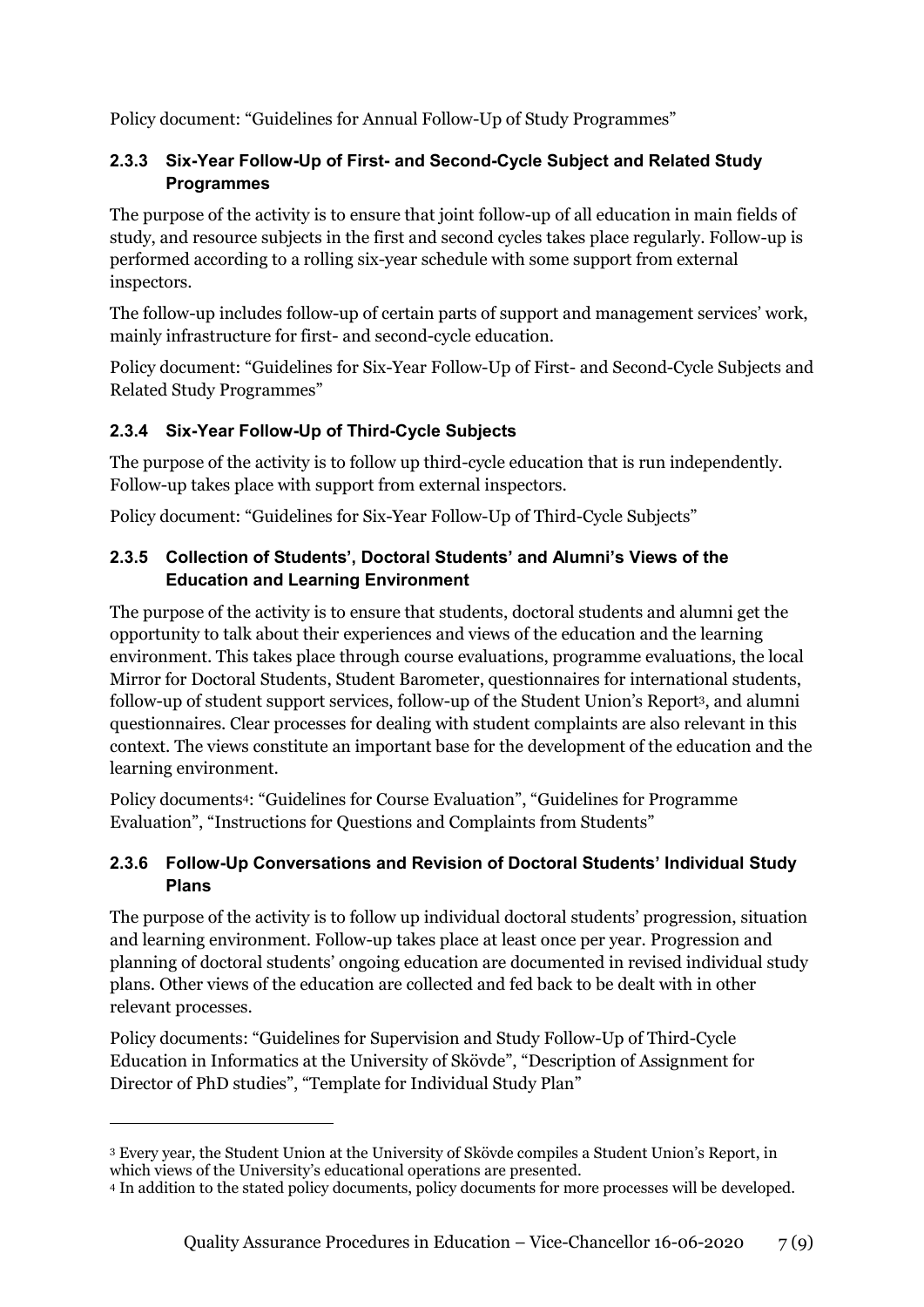#### <span id="page-7-0"></span>**2.3.7 Entering into and Following up International Collaboration Agreements**

The purpose of the activity is to ensure that the University's education collaborations with foreign higher education institutions are run in accordance with the strategic direction found in the development plan and operational plans. Other strategic concerns, such as solidarity, may also need to be considered. Furthermore, a number of quality aspects must be taken into consideration when entering into and following up agreements, such as strong research connections to the education.

Policy document: "Guidelines for International Collaboration Agreements at the University of Skövde"

#### <span id="page-7-1"></span>**2.3.8 Closing of Education**

Closing of education can take place for strategic reasons or quality reasons. The latter takes place when there are no prerequisites for conducting education that meets the set requirements and goals.

Policy documents: "Guidelines for Closing of Subjects", "Guidelines for Closing of Study Programmes and Cancelling of Programme instances", "Guidelines for Closing of Courses"

### <span id="page-7-2"></span>**3 Division of Responsibilities**

The Board of Governors and the Vice-Chancellor have an overall responsibility for the University's quality system, including quality assurance procedures in education. The Vice-Chancellor is supported by a special Quality Council which acts in an advisory capacity in issues concerning quality assurance procedures.

Below the Board of Governors and Vice-Chancellor, the Faculty board has an overall responsibility for quality assurance in education and research. Below that level, Heads of School and Heads of Division have responsibility for the quality assurance procedures in education and research that relate to the School's/division's area of responsibility. Under the Faculty board, Head of School and Head of Division, there are also specific officeholders for quality assurance and quality development of education and research, within the framework of academic remits. Subject Coordinators and Subject Coordinator Teachers, Programme Coordinator Teachers, Course Coordinator Teachers, Examiners and Directors of PhD Studies are some such officeholders.

As per the above, the division of responsibilities for quality assurance procedures in education follows the structure and content stated in Rules of Procedure at the University of Skövde [Arbetsordning vid Högskolan i Skövde], the Vice-Chancellor's Delegation of Authority [Rektors delegationsordning], and supplementary organisation and delegation documents.

Responsibility for an area always includes responsibility for quality assurance procedures in that area. The principle is also that responsibility for the quality assurance procedures in an area also includes responsibility for follow-up of the quality assurance procedures that are performed. Responsibility for follow-up of the whole quality system – which includes quality assurance procedures in education – lies with the Board of Governors and Vice-Chancellor.

There are specific policy documents for the activities stated in part 2.3 that describe the implementation of the activities and the responsibilities that apply.